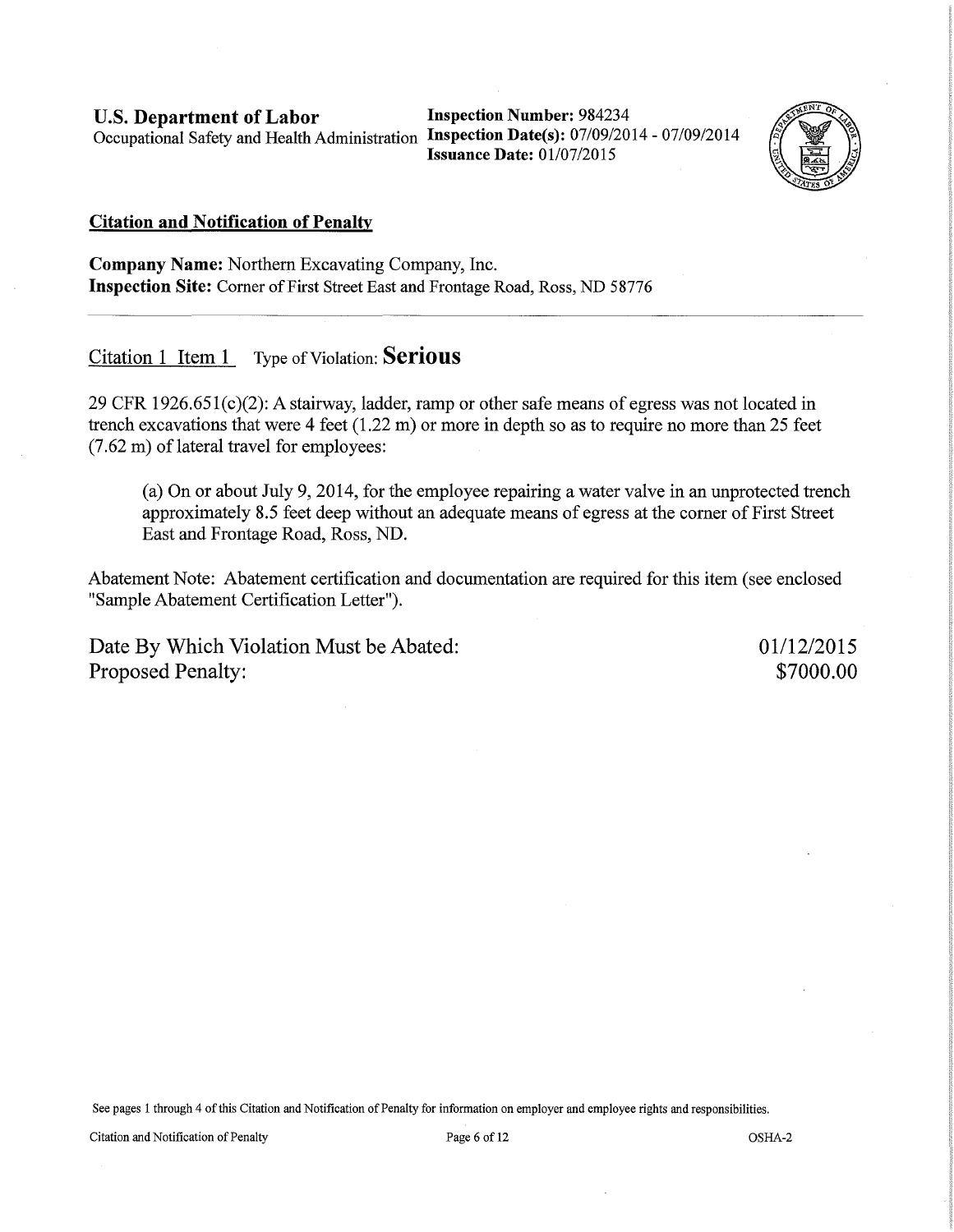**U.S. Department of Labor** Inspection Number: 984234 Occupational Safety and Health Administration **Inspection Date(s):** 07/09/2014- 07/09/2014

**Issuance Date:** 01/07/2015



### **Citation and Notification of Penalty**

**Company Name:** Northern Excavating Company, Inc. **Inspection Site:** Corner of First Street East and Frontage Road, Ross, ND 58776

# Citation 2 Item 1 Type of Violation: **Willful**

29 CFR 1926.651(k)(2): The employer is failing to ensure that each exposed employee is removed from a hazardous area until the necessary precautions have been taken to ensure their safety, where a competent person finds evidence of a situation that could result in possible cave-in, indications of failure of protective systems; hazardous atmospheres, or other hazardous conditions:

(a) This violation was recently observed at the comer of First Street East and Frontage Road, Ross, North Dakota, where the employer failed to remove the employee repairing a water valve in a trench approximately 8.5 feet deep, without adequate protective systems, from a hazardous condition.

Abatement Note: To abate this violation, the employer must ensure at all of its workplaces that all employees engaged in trenching activities are removed from the trench when evidence is found of a hazardous condition and that no employee reenters the trench until the hazardous condition has been eliminated. Methods of abatement include competent persons conducting daily inspections of excavations and adjacent areas, and installation of protective systems for a situation that could result in possible cave-ins, indications of failure of protective systems, hazardous atmospheres, or other hazardous conditions.

Pursuant to 29 CFR 1903.19, the employer must submit documents describing the steps it is taking to ensure compliance, including the names and qualifications of the persons it is designating as competent, and a description of their responsibilities.

Inspections shall be made by a competent person, shall be documented, and shall be conducted in the following frequency and conditions: daily and before the start of each shift; as dictated by the work being done in the trench; after every rainstorm; after other events that could increase hazards, e.g. snowstorm, windstorm, thaw, earthquake, etc.; when fissures, tension cracks, sloughing, undercutting, water seepage, bulging at the bottom, or other similar conditions occur; when there is a change in the size, location, or placement of the spoil pile; and when there is any indication of change or movement in adjacent structures.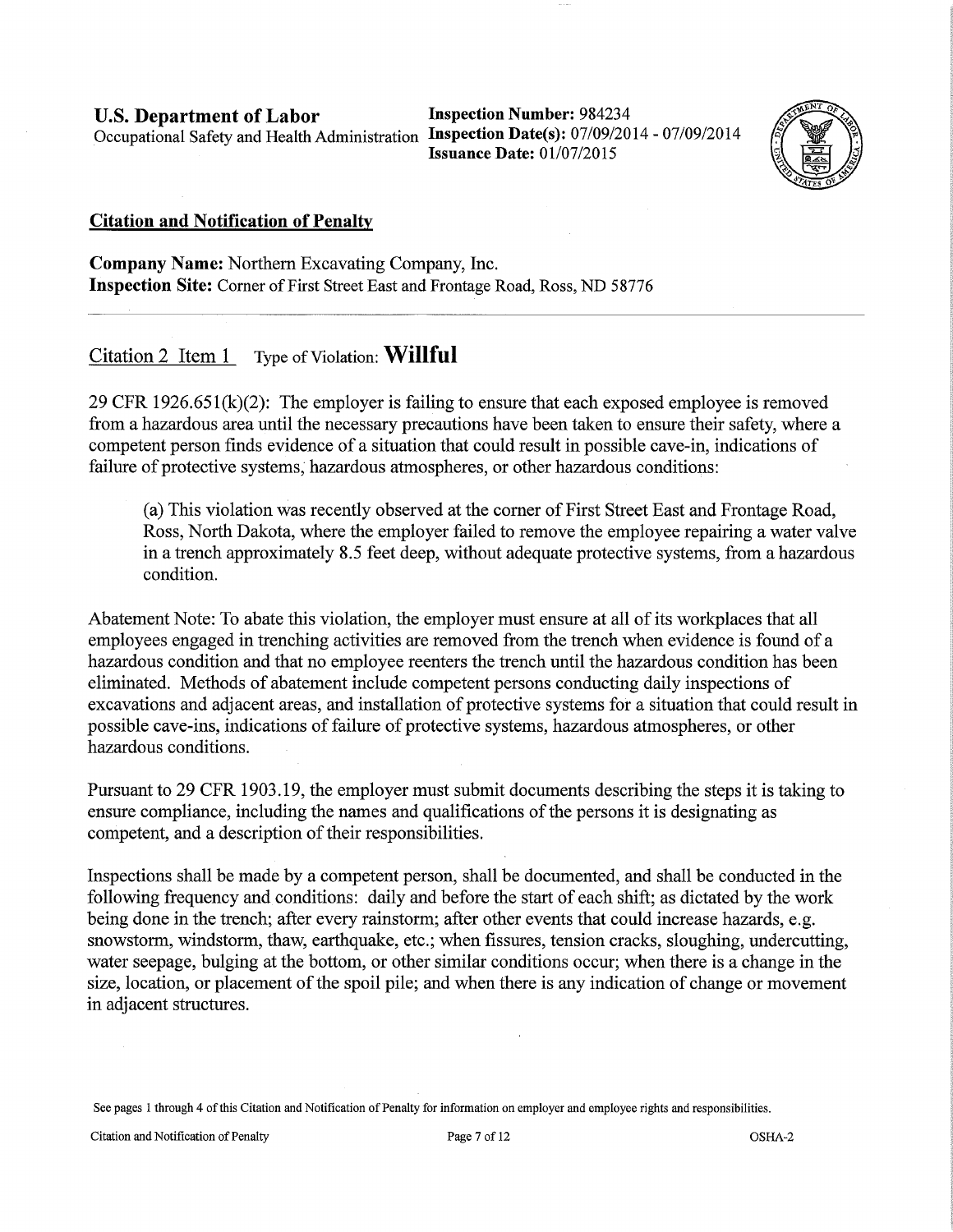U.S. Department of Labor Inspection Number: 984234 Occupational Safety and Health Administration Inspection Date(s): 07/09/2014- 07/09/2014

Issuance Date: 01/07/2015



#### Citation and Notification of Penalty

Company Name: Northern Excavating Company, Inc. Inspection Site: Comer of First Street East and Frontage Road, Ross, ND 58776

Pursuant to 29 CFR 1903.19(c), the employer must submit documents describing the steps it is taking to ensure compliance, including an explanation of how these steps protect its employees from cave-ins. Abatement certification and documentation are required for this item (see enclosed Sample Abatement Certification Letter).

The employer shall cease and desist from violating the requirements of 29 CFR 651, Specific excavation requirements.

Pursuant to 29 CFR 1926.21(b)(2), the employer shall instruct each employee in the recognition and avoidance of unsafe conditions and the regulations applicable to his work environment to control or eliminate any hazards or other exposure to illness or injury.

Date By Which Violation Must be Abated: Proposed Penalty:

01/12/2015 \$70000.00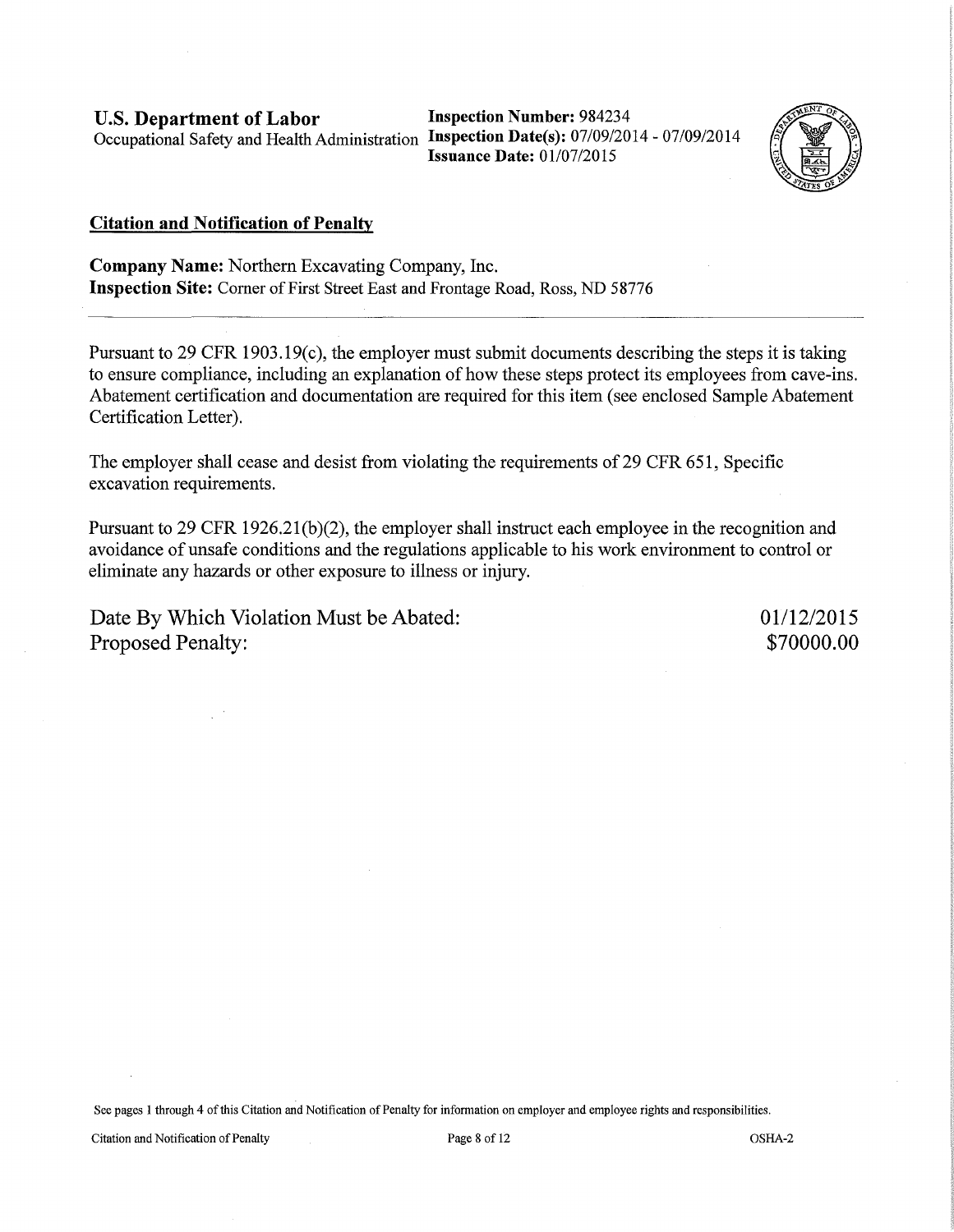**U.S. Department of Labor** Inspection Number: 984234 Occupational Safety and Health Administration **Inspection Date(s):** 07/09/2014-07/09/2014

**Issuance Date:** 01/07/2015



## **Citation and Notification of Penalty**

**Company Name:** Northern Excavating Company, Inc. **Inspection Site:** Corner of First Street East and Frontage Road, Ross, ND 58776

## Citation 2 Item 2 Type of Violation: **Willful**

29 CFR 1926.652(a)(1): The employer does not protect each employee in its trenches by properly sloping the trenches or using appropriate protective systems in accordance with paragraph (b) or (c) of 29 CFR 1926.652:

(a) At various locations, the employer is failing to ensure that each employee in an excavation is protected from cave-ins by an adequate protective system designed in accordance with paragraph (b) or (c). This violation was recently observed on or about July 9, 2014, for the employee exposed to cave-in hazards while repairing a water valve in a trench approximately 8.5 feet deep with an unprotected vertical sidewall, evidence of ground water and sloughing soil at the corner of First Street East and Frontage Road, Ross, ND.

Abatement Note: To abate this violation, the employer must ensure that its trenches are properly sloped or equipped with appropriate protective systems, and that no employees enter trenches until this protection is provided. Methods of abatement include: benching, sloping, shoring, shielding, or other adequate protective systems.

Pursuant to 29 CFR 1903.19, the employer must submit documents describing the steps it is taking to ensure compliance, including the names and qualifications of the persons it is designating as competent, and a description of their responsibilities.

Inspections shall be made by a competent person, shall be documented, and shall be conducted in the following frequency and conditions: daily and before the start of each shift; as dictated by the work being done in the trench; after every rainstorm; after other events that could increase hazards, e.g. snowstorm, windstorm, thaw, earthquake, etc.; when fissures, tension cracks, sloughing, undercutting, water seepage, bulging at the bottom, or other similar conditions occur; when there is a change in the size, location, or placement of the spoil pile; and when there is any indication of change or movement in adjacent structures.